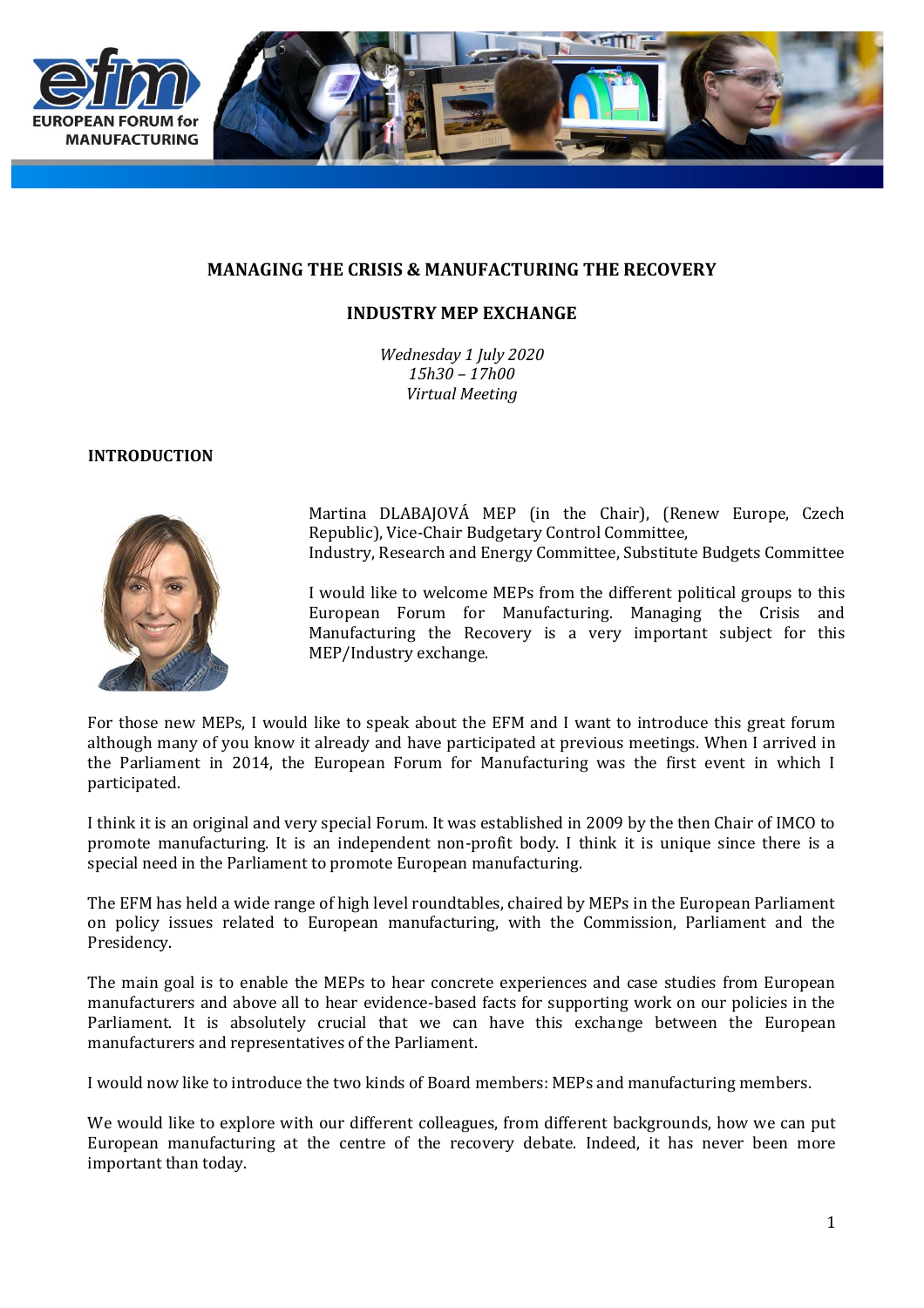The priority should be the industrial recovery. COVID-19 has caused the gravest crisis in Europe since the Second World War. It has had a massive impact both on European citizens and industry.

All sectors of our economy have been impacted. Some of them have come to a complete stand-still like the automotive, tourism, cultural and creative industries as well as many more.

The EU has reacted to the situation, and we accepted major measures in the first weeks of the crisis, including the injection of liquidity by the European Central Bank, the opening of State aids, the increase capital for SMEs and the SURE initiative, etc. and the Commission introduced the Recovery Plan.

From my point of view, this is not enough. We need to look at the future. We need to have an ambitious industrial strategy. We should not forget the connection with the SMEs.

The debate should have, as a goal, to exchange views between MEPs and representatives of manufacturing on issues such as:

- What are the priorities?
- What are the different feelings you have on the Recovery Plan presented
- Should we push more as MEPs?
- How can we be sure that we have a speedy recovery in the short to medium term to ensure that the European value chains are more resilient, especially in strategic sectors to move towards European open strategy autonomy; to allow manufacturing to flourish in Europe; to gain leadership; and to compete at a global level.

The priority in the Parliament is to work on industrial recovery with two underlying goals:

• Digitalisation and Sustainability.

This is the debate to see a new long-term vision for industrial strategy.



Malte Lohan, ORGALIM - Europe's technology industries, Director General

ORGALIM is the organisation which represents Europe's Technology industries, covering the machinery, mechanical engineering sectors, electronic engineering, and ICT.

The products we represent range from industrial robots to the technology uses for autonomous and electric mobility and 5G equipment.

I do not speak for all EFM industry, but as Orgalim we represent a third of European industries, a third of European exports and 770,000 companies, providing 11.5 million direct employees in Europe. Our industries are at the heart of transformation to a digital climate neutral and more resilient European economy.

The crisis that we are facing now is, for some, the worst since World War 2. We are expecting, at best, a U shape recovery. There are growing fears that it will become an L shape one. That is lasting well into 2021 or beyond. In our industry alone, we estimate about five hundred thousand jobs are at risk as a result of the crisis.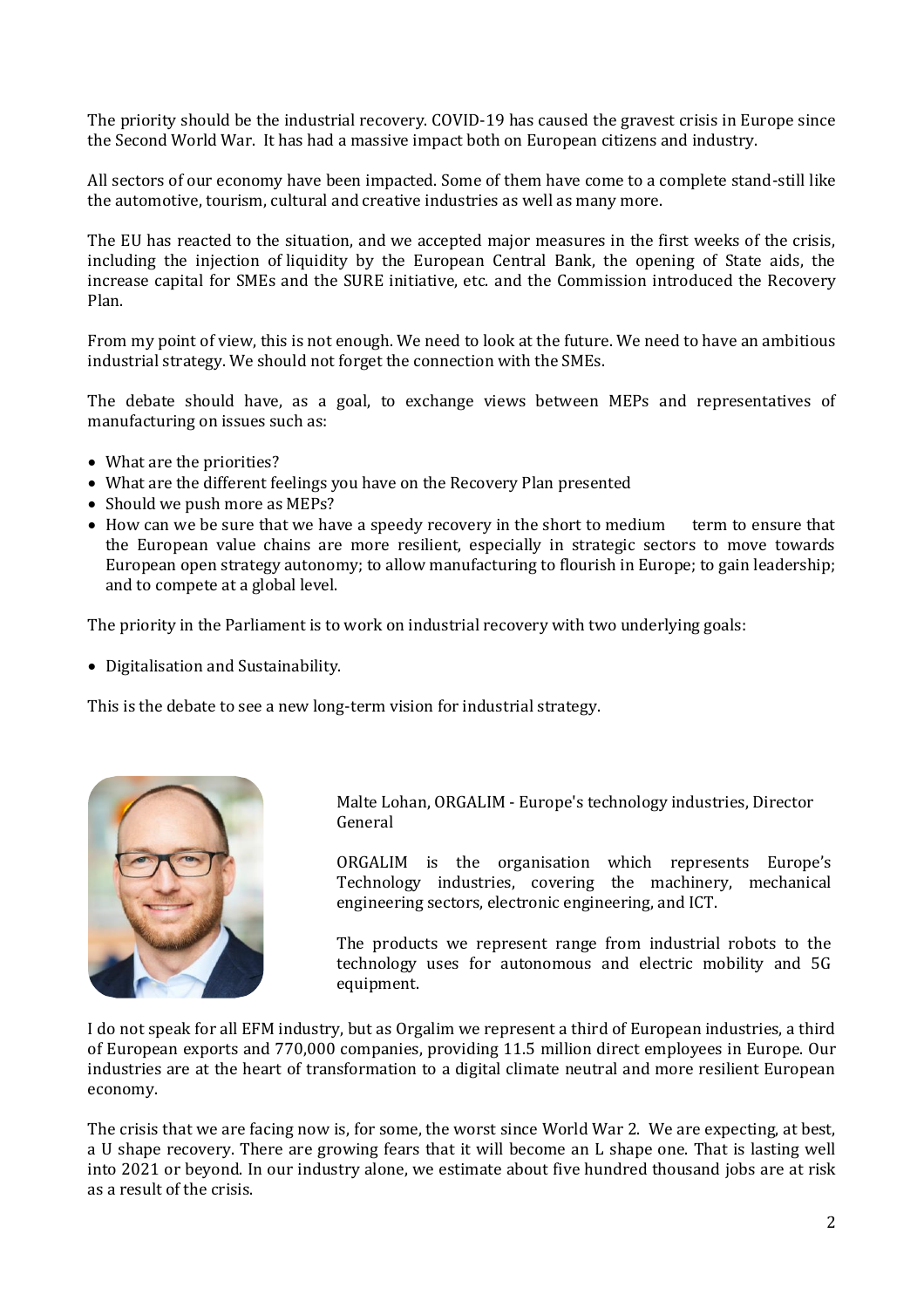The choices that Europe makes and also the Parliament makes now are really critical.

I want to mention three essentials points where we would welcome the Parliament's support.

1. The Single Market and the integrity of the single market. The single market remains the foundation, the pre-condition for our global success.

It is an obvious thing to say, but the crisis showed us an important lesson. The primary reason for the collapse, for the industrial breakdown early this year, was not the dependency on foreign markets. It was the collapse of supply chains inside Europe.

That is why we fully support the Commission next generation EU proposals. It is essential that the Recovery Plan includes a massive funding programme, including a role for grants that ensure that all of Europe could recover. Of course, much work is needed on the Single Market overall but without a broad base recovery, based on solidarity across the Members' States, the single market has no future.

So, we call on the Parliament for support for the Recovery Plan with a massive element of solidarity.

2. The Digital and the Green Transition.

For our industries it is already a reality. We are providing the solutions that allow the transformation across other parts of the wider economy. We see a huge opportunity here. Advanced manufacturing is one of the key areas where Europe has global leadership. With the right choices now, we can really cement this leadership for the future and make that a driver for our future prosperity and our future jobs.

To do that, more clarity is needed on the criteria for allocating the Recovery Funds to really ensure that they go where the future potential lies at the National level and at European level.

So, we call for Parliament help to establish those criteria and to establish a monitoring governance process to validate that the funds are going to the right priorities.

3. Industrial strategy

We welcome that Europe is finally putting in place an industrial strategy that is worthy of the name and that there is a recognition of manufacturing in this context.

We support the use of new instruments like the eco systems approach that the Commission is developing and also under strict conditions the targeted use of state aid through important projects of common European interest (IPCEIs).

There is one important point that we are missing. It is the critical role of advanced manufacturing for our recovery, and for our digital and Green transition, which is not yet properly reflected in these eco systems developed by the Commission.

This is a really important gap, it is the right group here in the EFM also to raise it. We know how important advanced manufacturing is going to be for our future resilience and competitiveness and so we call on the Parliament's support to introduce a fifteenth eco system on advanced manufacturing.

We remain at your disposal for the dialogue on the call and over the weeks ahead.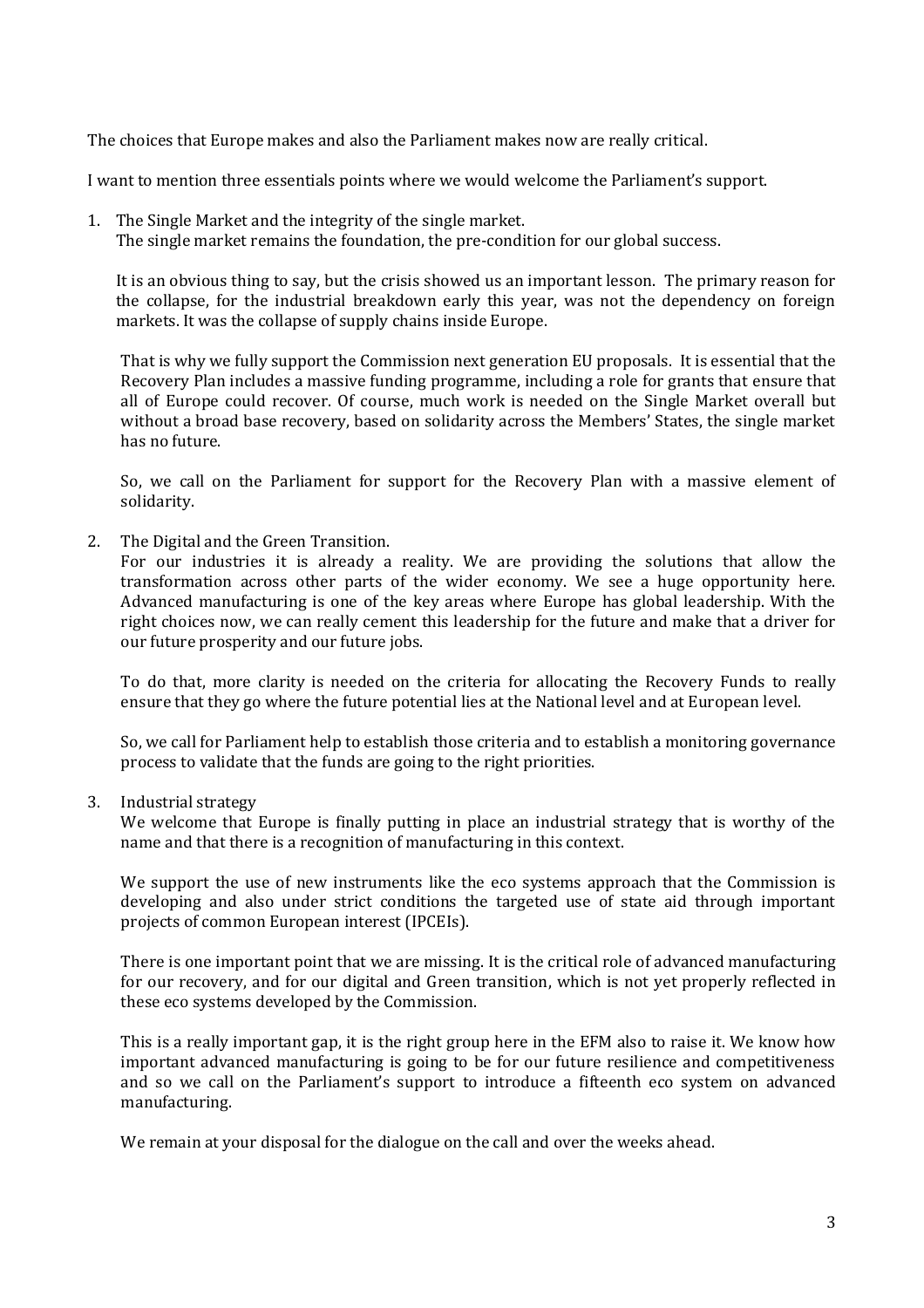

Frédérique Biston, VOLVO Group Headquarters, Head of Volvo Group Representation

Dear members of the European Parliament, I am pleased to be given the opportunity of sharing a bit our experience and view on the situation.

I am the Head of the Volvo Group Representation office in Brussels.

Let me remind you that the Volvo Group is today one of the leaders manufacturing trucks, buses, construction equipment machinery, marine and industrial engines. Not cars. And the difference is important to make as we are talking about completely different business models.

I subscribe to the messages that Malte has mentioned for the industry recovery so if you allow me, I will share the viewpoint of an automotive industry.

- The COVID-19 outbreak came at a moment of profound transformation of our industry, which is facing an acceleration of digitalization and the necessity to reinvent itself to address Climate Change issue. The impact of the COVID-19 on the automotive industry was brutal and huge. During almost 3 months we experienced disruption in the supply chain which led to factory shutdowns and loss of production. In terms of employment, the jobs of 1,2 million employees have been affected so far, with temporary lay-off measures or even dismissals.
- This is the reason why while at the same time we welcome the EU Recovery plan which is a fantastic initiative from the European Commission, we also urge Member States to come to an agreement on the Recovery Plan and the EU budget on the occasion of the EU Summit on July 17- 18. The EU recovery plan encourages investment, promotes growth and creates employment in line with the ambitions of the European Green Deal but it has to happen now. There is a sense of urgency that needs to be understood if we want to preserve the European economy and improve air quality.
- The green transformation of road transport in general and of heavy-duty vehicles in particular is an important part of the European Green Deal. We are convinced that it is crucial that the re-start and recovery are coordinated between EU countries, at EU level.
- Decarbonizing transport is the duty of everyone: manufacturers, authorities, citizens. We, at Volvo Group, strongly believe that carbon-neutral road transport is possible by 2050 and therefore embrace the European Green Deal wholeheartedly. We are investing heavily in more sustainable transport solutions and into the development of low and zero-emission vehicles. We are convinced that electrification of road transport is a key element of the strategy and that using hydrogen as a carrier of green electricity to power electric trucks in long-haul operations is one important part of the puzzle, and a complement to battery electric vehicles and renewable fuels.
- Our vision is clear, but all stakeholders need to support and contribute to this development. Today, we are still facing several hurdles that prevent us to accelerate the process of de-carbonization that would ensure a Green Recovery.
	- 1. We urgently need the deployment of charging infrastructure for trucks (we need more charging power than for cars - up to 1000 KWH to charge quickly) and we need to have liquid H2 fueling stations suitable for trucks. We welcome the review of the Deployment of Alternative Fuels Infrastructure Directive (AFID) that we believe should cover binding EU targets for Member States.
	- 2. Another key element for accelerating the volume of clean vehicles on the roads is to stimulate market demand. By putting in place a short-term fleet renewal scheme, EU will accelerate the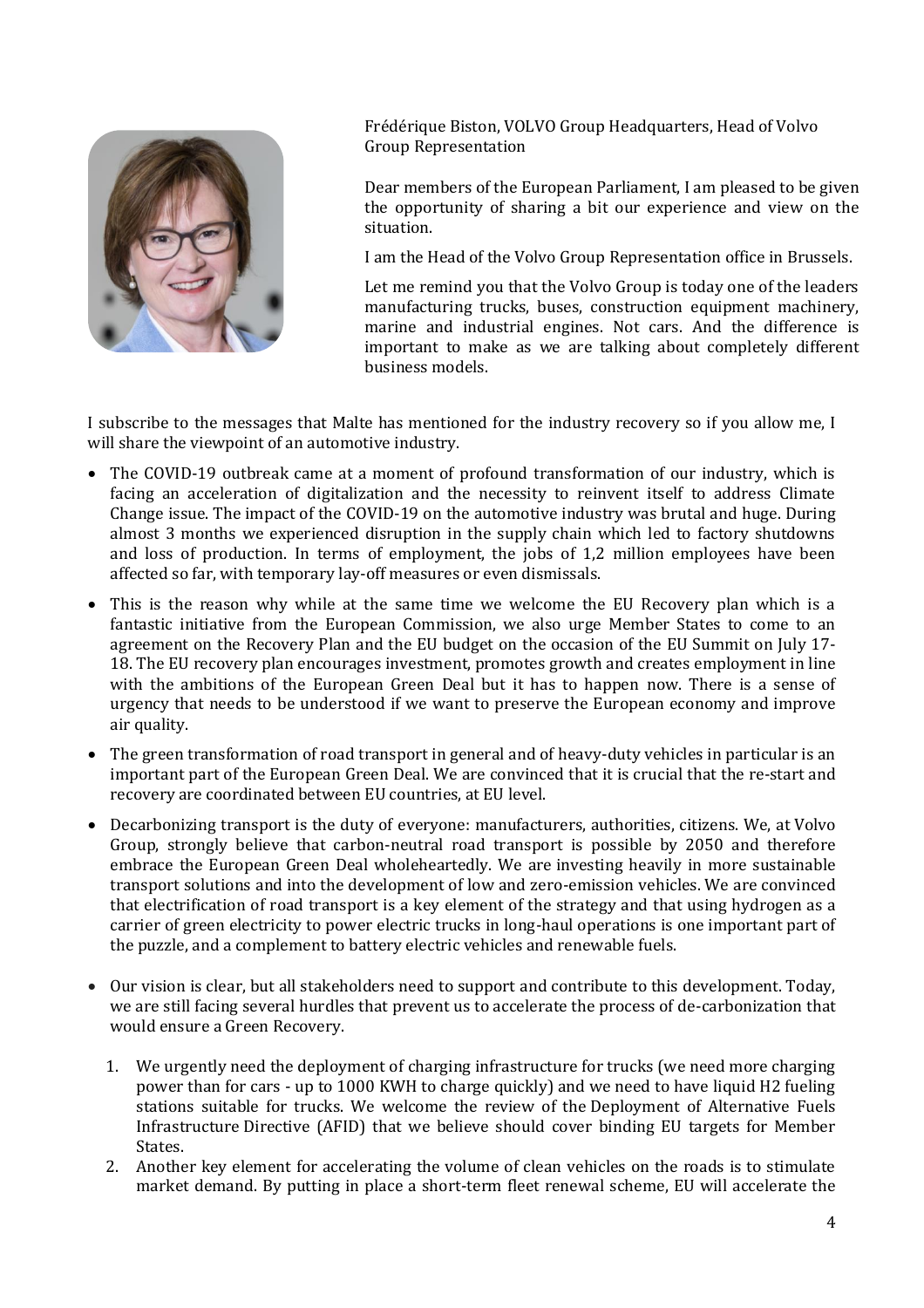replacement process of old vehicles by the cleanest available ones. It is crucial to understand that given the economic circumstances provoked by the COVID—19 crisis, it is obvious that the rejuvenation of the transport system's vehicle fleet will not happen without a strong political will and a real support. This simple measure will have a significant environmental impact on road freight transport. The beneficiaries of such an incentive should be transport operators, which would allow demand to be boosted and industry production with best available technologies to re-start.

3. Additional measures include digital transformation, as a prerequisite for the green transition and as a key enabler for the circular economy, resource efficient transport, and clean energy systems. It is de facto important to boost coordinated public & private investments in digital technologies, infrastructure to allow 5G development & key strategic value chains. Equally important is to equip workforce with digital skills and invest in education and training programs at EU, national and regional levels.

We therefore call on the EU institutions to decide on a budget in line with the Union's objectives, as soon as possible. This is a prerequisite to lead the EU green ambition to become carbon neutral by 2050 and to ensure a prosperous recovery. It is clear that to be successful, the EU institutions and Member States have to give themselves the necessary tools to achieve it in terms of budget and support with dedicated programmes.

Maria GRAPINI MEP, (S&D, Romania) Vice-Chair Internal Market & Consumer Protection Committee, Substitute Budgetary Control Committee

The crisis created by COVID-19 has highlighted a number of areas where Europe needs to be more resilient in order to prevent future shocks, to protect against them and deal with them.

I am in favour of free and fair trade, but we need to be aware of the need to reduce our dependence and strengthen security of supply, especially with regard to pharmaceutical ingredients or raw materials.

The Commission is proposing a new Strategic Investment Instrument to support the contribution of cross-border investment to strengthening and developing Europe's strategic value chains.



Europe will pursue a model of open strategic autonomy. This will mean defining the new system of global economic governance and developing mutually beneficial bilateral relations, while protecting us from unfair and abusive practices.

This will also help to diversify and strengthen global supply chains to protect us from future crises.

I participated in several meetings within the IMCO Committee with Commissioner Breton and I could say that, from his presentation and the answers given to the questions received, it was clear that he supports a strategy of reindustrialisation of the EU and which will complement the value chains, both in industry and in agricultural policy, so as not to depend so much on imports from third countries in a potential new crisis.

To mobilise the necessary investments, the Commission is putting forward a two-fold response:

• Next Generation EU a new recovery instrument of €750 billion which will boost the EU budget with new financing raised on the financial markets for 2021-2024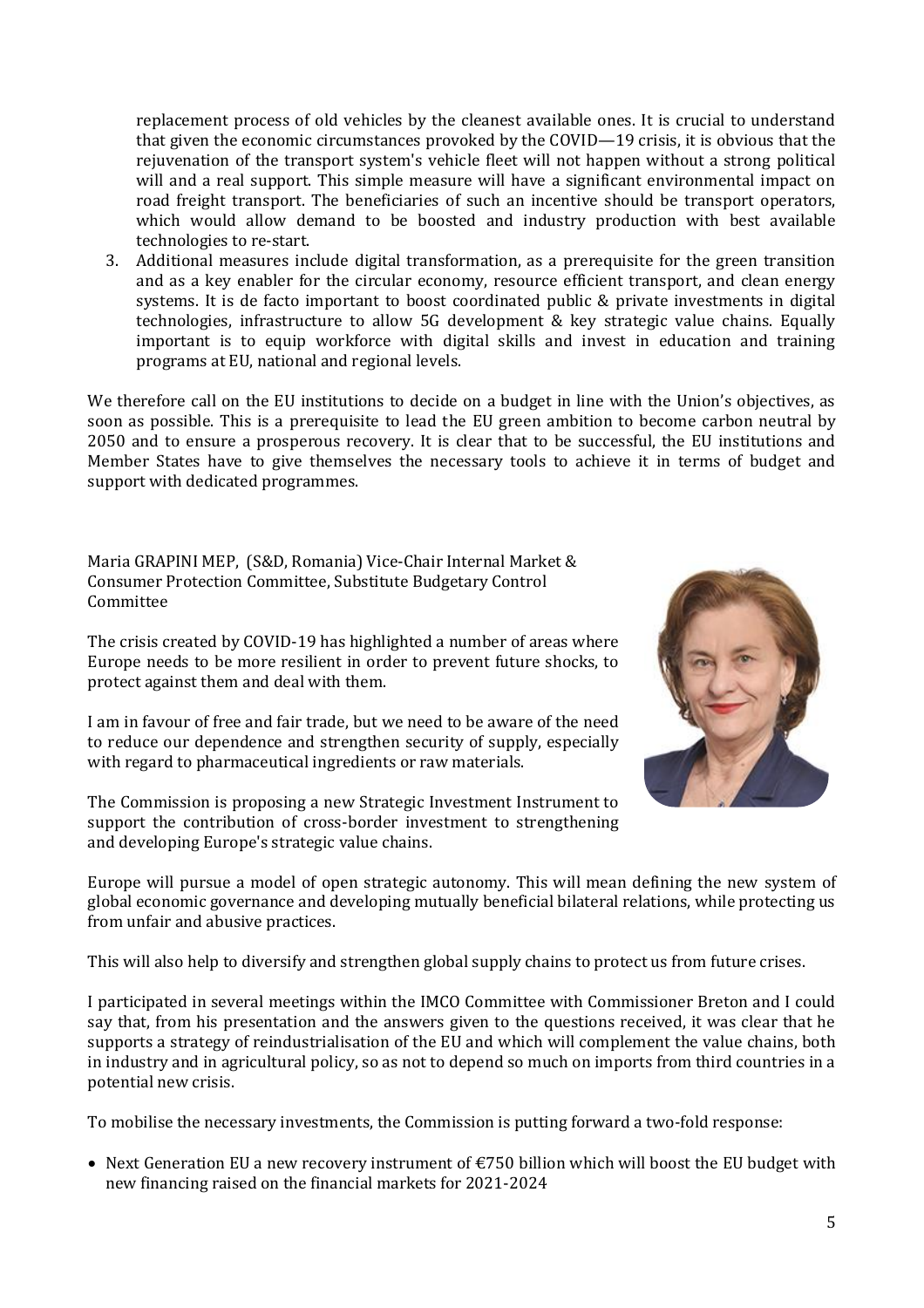• A reinforced long-term budget of the EU for 2021-2027 (€1,100 billion)

Solvency Support Instrument, Strategic Investment Facility, Strengthened InvestEU programme are the main instruments targeting enterprises in the actual context.

The economic recovery of the Union will not be an easy process, but in this situation we will have to show more solidarity, coordination and will to support the economy and industry so as to build a better future.

My motto: "I support the industry because economic security, jobs and people's well-being depend on it!"



Danuta HÜBNER MEP, (EPP, Poland), International Trade Committee, Economic & Monetary Affairs Committee

Nobody has mentioned Trade, and I think we know with this crisis there is no place to hide. We are all deep in it. There are also the demand and the supply sides which are hit. We have to harness trade seriously to this recovery, because we all know how much trade really means and I am thinking of external trade.

According to Phil Hogan, there are 35 million jobs that depend on exporting, and also 87% of SMEs are in the exporting business. It is also important to

realise the large number of jobs that we can create, that we have to create, also depend on trade and can contribute enormously to the recovery.

Martina Dlabajová mentioned the "open strategy autonomy", how to use it and what it might mean and we still have discussion on how to find the right balance between on what we should stay committed openness - and how it can benefit job creation.

Our economy and consumption is on one hand, but on the other hand we also saw in the first month of the crisis, that there was a need to protect the economy, business and practices which come not only from State actors, but also from market participants as well.

We also have at the same time, and that is on the TRADE Committee agenda, the proposal to think forward and to build resilience to what can come. This is because we do not know yet about the future challenges, about the crisis, and how it can develop.

We also fear in the context of this autonomy that if it goes towards the "reshoring" of production that we will become poorer in the mid or long term.

So this global openness, which has always been fundamental for the Union, should remain fundamental but of course we have to take a lot of measures. We have to be sure that they do not take us toward protectionism.

There are also ideas like: we cannot go towards a self-sufficiency of Europe. In the context of the supply chain, I am very grateful to Malte Lohan because you are the first to say that it was in Europe also that we had the supply chain disruption and problems. because normally when we talk about that, we think of China. It is very important to realise that the supply chain logic failed also here, so we also have to think internally in the single market how we can react. The good thing is that the Commission proposes the review of the EU trade policy, which is under consultation.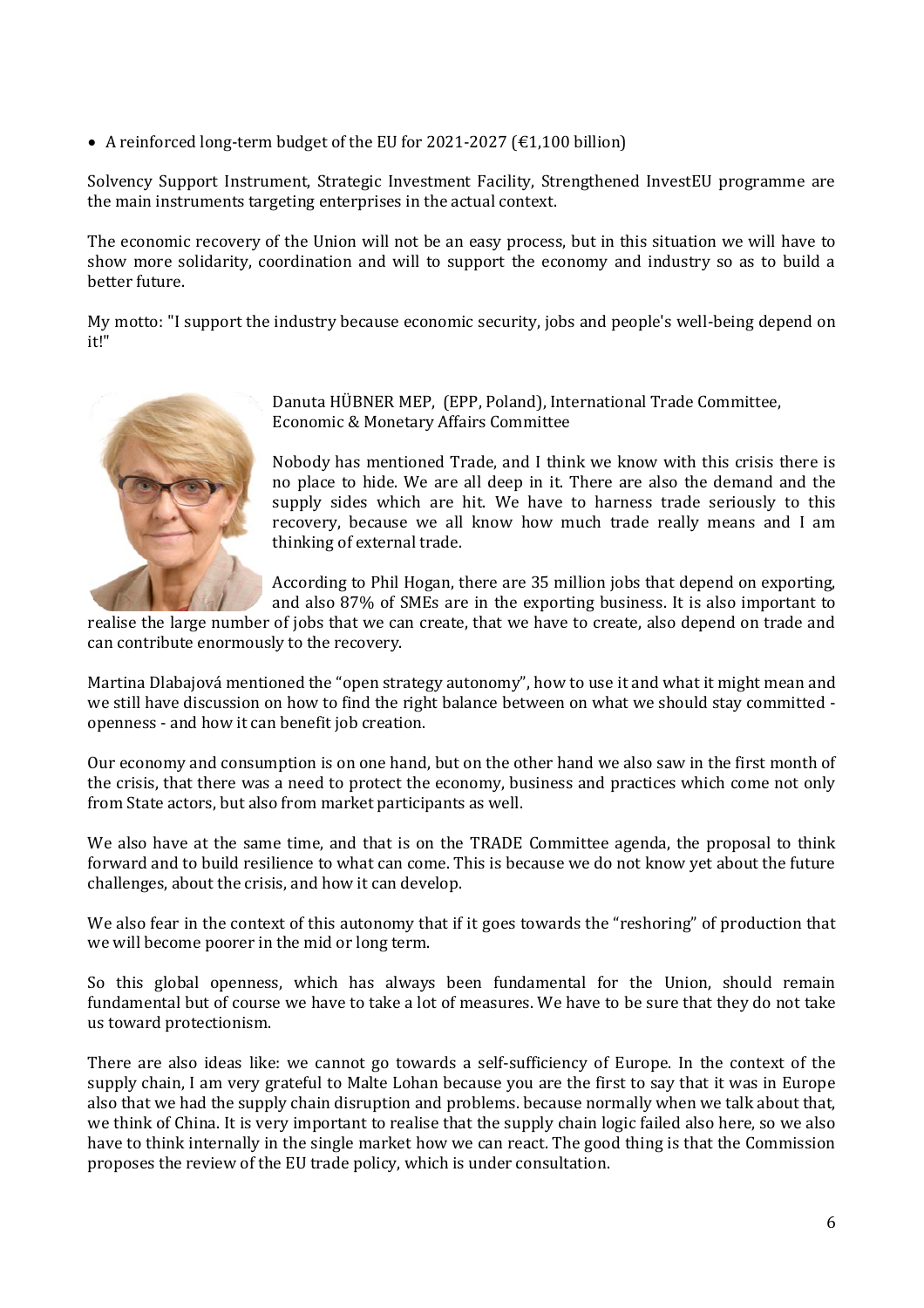I hope that this is a Forum, where European companies participate in the consultation. Because I think it is very important what type of trade strategy we will develop, being still in the middle of the crisis. The logic for the supply chains is an extremely important and difficult issue. The constructive part of this trade strategy is that we have to diversify our trade, we have to develop more FTAs. This is very clearly on our agenda, but at the same time we have to develop cautiously in way that is not causing damage, but is really helping our business.

We also have to increase our efforts to improve the efficiency of our defensive instruments. We have a toolbox but not everybody thinks that this is a well-functioning toolbox of defence instruments, because we are going to probably see more and more public foreign subsidies for traded goods which come to Europe.

We already see a lot of public subsidies in foreign investments that are coming to Europe. We have to build a coalition for the WTO reforms, and the Commission is making substantial efforts to have it happen. We are also looking at the efficiency of screening at members' state level. We are talking about defensive instruments.

So there are many things that in normal times we would say " what are you doing?" but now we are doing it. We have to be very careful that we are not using this defence for protectionist objectives. That they are not used by companies that wanted to survive thanks to the support, because competitiveness should remain our main goal.

What is good also in our discussion is that nobody is questioning the continuation of the green and digital transition.

In the WTO, one of the few things that is still moving is e-commerce. I believe that digital trade will be a follow up to hopefully more digital manufacturing which we will also have in the future.

Commissioner Phil Hogan is very active. As regards American partnership we have a lot of dialogue and webinars with American Congress and the European Parliament. We are trying to be ready if the change comes and we will be ready.

The last meeting on China was a failure and we have to reset our relations with China, but we are looking on this geo-political framework for the trade. I personally think that we should create conditions that would allow companies, firms and enterprises, to see where we can diversify in our supply chains and where we can shorten supply chains.

I am afraid that having this obsession with the supply chains now, might lead to a situation where the changes will not be bottom-up. That they will not come from you. I think, that you should be, as a business community, very active on this issue.

If we are going to end up with more local resourcing playing a more important role we cannot forget about the costs and the competitiveness. We are planning to strengthen the trade system and practice. The instruments which will now be introduced and used, will have a lasting impact. Because we do not change trade strategy every year.

I think that is why it is important for manufacturing not only to look toward financing, as important as it is, but also looks at what type of instruments we are going to use because they will stay with us for a while. You will have a new strategy at the enterprise level, at sectorial level and you will have to take into account many new factors that are now produced by us at European level and national level.

A lot of what is happening is in terms of the financing funding, in terms of criteria that are being used. It might not be easy to switch all that off once we are going back to a more "normal" situation. You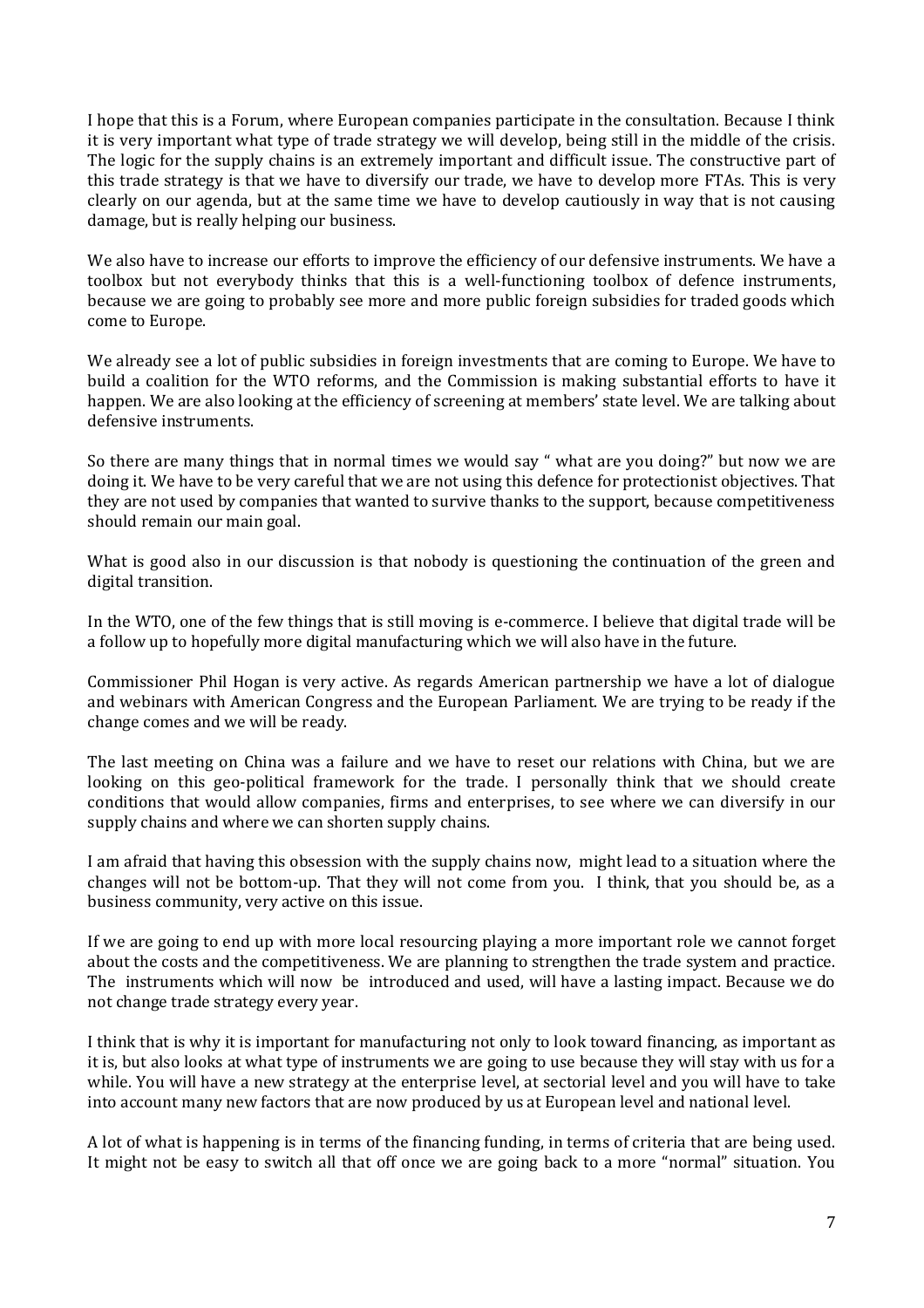have to be very cautious and you must tell us from time to time that "you are taking the wrong way ahead".

So we count on you and I think that we should use our Forum probably more actively now to listen to your ideas, because we are all in a new situation.

We have to understand each other's views. That is what I wanted to share with you.



Jutta PAULUS MEP, (Greens, Germany), Environment, Public Health & Food Safety Committee, Substitute Industry, Research & Energy Committee

It is very important to say that I do believe that we can only stay competitive if we transform our economy.

We must maintain our leadership of the green industry which we still have today, although we lost nearly all the solar industry and we are on the brink of maybe losing the wind industry too. In Germany this is due to the discouraging legislation which happened in the German Parliament.

Climate action is not only a debate for a survival of civilisation. We should try

taking it seriously - now, that we can see what the scientists predicted in their models to take place in 2060 or 2080 is already visible today in northern Siberia, right at this moment where temperatures are 20 or 30 degrees higher than normal.

People all over the world are grasping this though and bracing for that reality. People today ought to stand up to their governments and say "please do something about it".

Now, this is the chance for the European industries to place themselves at the forefront of this, because if you look at what we have already in Green technology, in treatment of waste, in recycling, in resource efficiency, renewable energy we can really make use of this knowledge and enhance our position.

We should also use this opportunity to become more resilient. This crisis has shown to us all how quickly far stretched delivery chains can break.

For instance, in Germany, the car industry closed their doors in the pandemic, not because of the pandemic in itself. It was simply because they did not get any parts, because China had closed its factories.

We should take this opportunity to be more resource efficient, reusing what we have, more energy efficient and become less dependent on fossil fuel imports and of course with the circular economy we can increase the value creation within Europe.

We should grasp this opportunity, not only look at the disadvantages, of the obstacles.

We have a huge task before us, of course. To transform the chemical industry and the steel industry, which are very energy intensive and need a lot of resources, will need big efforts.

Of course, this will not going to be easy - but I do not see any other way.

It is best to work on the transition instead of clinging to the past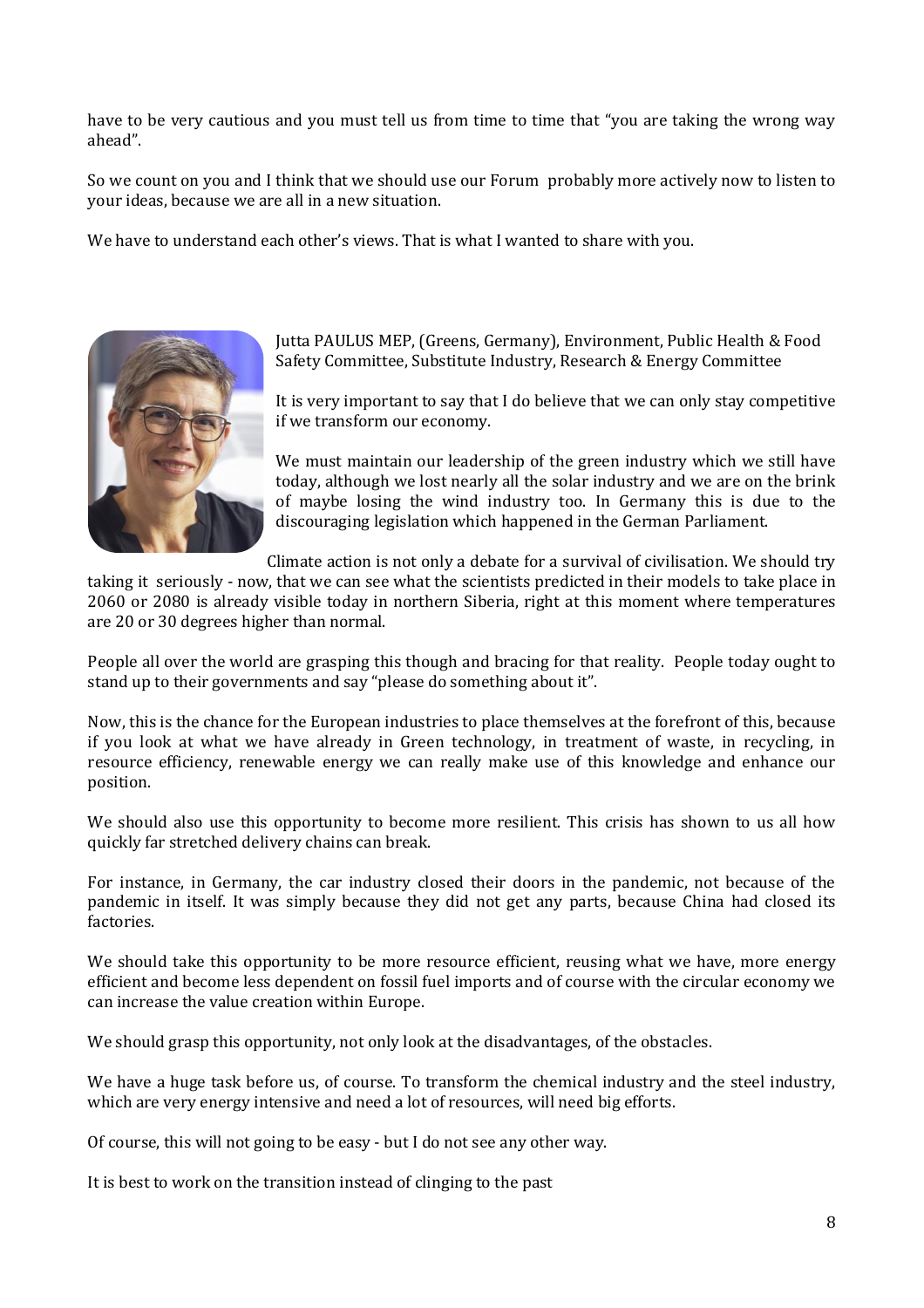

Vlad-Marius BOTOŞ MEP (Renew Europe, Romania) Internal Market and Consumer Protection Committee

Thank you for the invitation. It is always a pleasure to talk about the manufacturing in Europe since I came in politics straight from the manufacturing sector, more exactly from the automotive sector.

This crisis has shown that the manufacturing is important in the European Union. We need to acknowledge the importance of globalization, but, in the same time, we have realized that international trade can not be enough in times of crisis.

At this moment we need to restart our economy, we need to restart the production, but we also need to change in this respect.

It is not just about how will we get back to normal, but what "normal" will be. It is clear we need to change the laws so that the strategic manufacturing will remain or come back to European Union. We need to have some independency in a lot of sectors, in order to ensure both the economic security in times of crisis and the security of jobs.

The manufacturing will get the full support in the recovery period through the Next Generation EU plan, but I am well aware that some of the small and medium size enterprises would need help as we speak.

I can tell you that the Commission and the Parliament are trying to take a decision as soon as possible on the React EU plan and there will be a Council meeting in 2 weeks time for this topic.

We are talking, as you know, about €55 billion of additional cohesion policy funding between 2020 and 2022. We are all trying to do our best so this money will be available and to be spent this year.

We have the Recovery and Resilience Facility, another €560 billion of which €310 billion is for grants and €250 billion in loans.

Sure, the industry will have to face two very difficult issues. One is the crisis, but there is also the green transformation of the Union.

For the last one there will also be financial instruments for support: the Just Transition Fund, up to  $\epsilon$ 40 billion, the Invest EU programme, and solvency support instrument. I am sure you already know them, maybe even better than us.

I wanted to be here today, not to tell you what you already know, but to let you know that the manufacturing is on the top of our priorities. I said it before and I will say it again, I am a friend of the production sector, of the manufacturers and of the industry as long as we can work together for a cleaner Europe.

I know it is important to support the manufacturers, in order to have a good, stable economy, and to encourage them to produce more and more ecological products.

I know we need to become green, but I also know that you can find the best ways to take us there as long as you feel part of the team.

This is why I am telling you to feel free to give us your in-put and your suggestions on all the problems that affect your community. We will listen and try to find the best possible solution.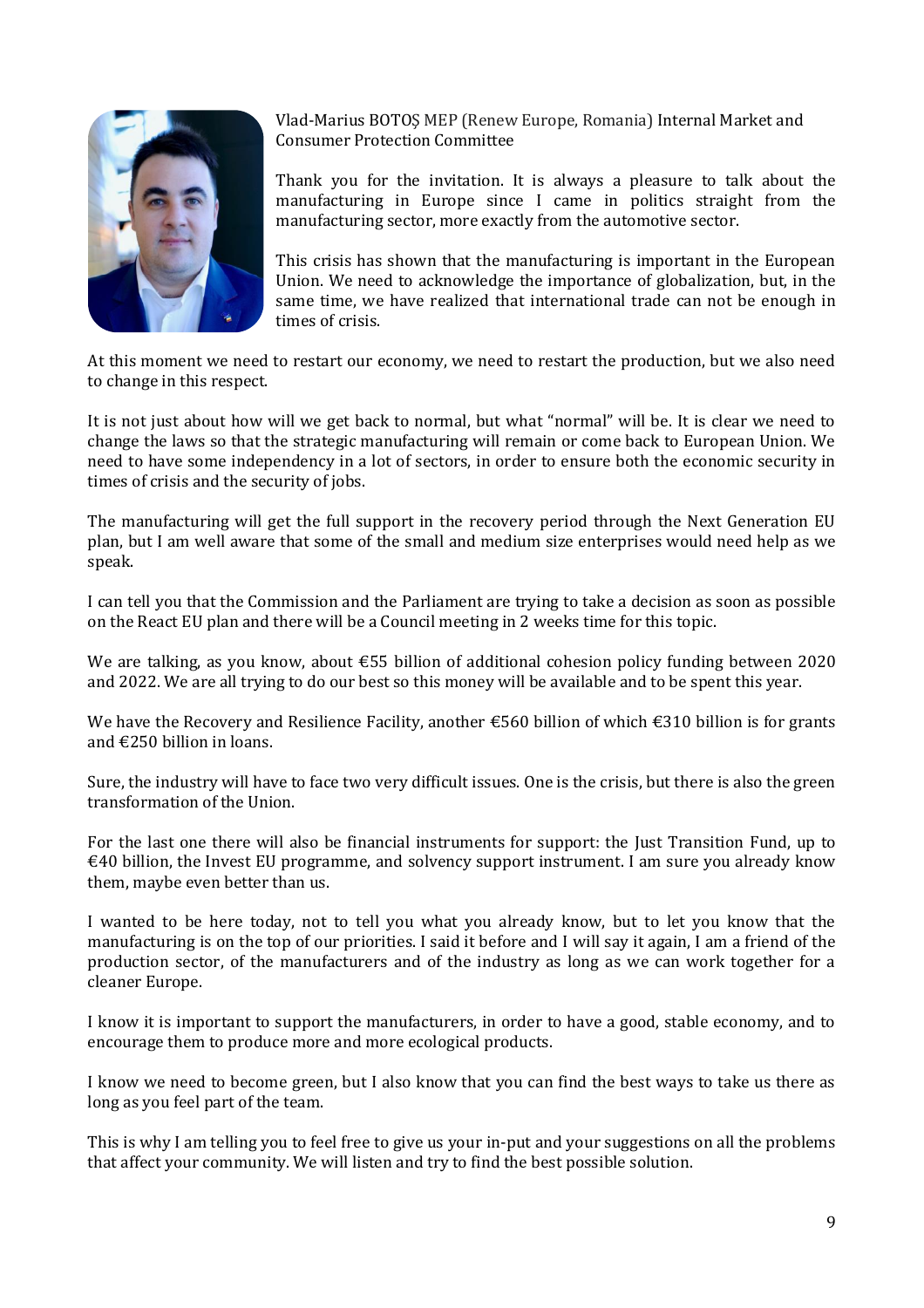Nicolás GONZALEZ CASARES MEP (S&D, Spain), Industry, Research & Energy Committee, Substitute Environment Committee

Thank you, Martina Dlabajová and thank you to the European Forum for Manufacturing. My first invitation to speak in the European Parliament was also with the European Forum for Manufacturing.

Industry has the capacity to help address demographic challenges by reducing the regional dependence on other sectors less productive than manufacturing. There are 36 million jobs linked to European industry but today large industrial sectors like steel, aluminium, automotive, are facing



unfair competition from other countries. For examples, in Spain, today we are facing the closure of some factories.

In the past we fixed a target for industry for 2020 in Europe of 20% of GDP. This is now unachievable. We have to do things to mitigate the crisis caused by Covid-19.

The crisis has revealed the global supply chain dependencies, particularly the pharmaceuticals, raw materials, food commodities and electronics sectors. It also increased the problems of the regions which are dependent on those sectors.

Yesterday, Spain closed 7 coal plants in one day. There is a need to find a balance between ecological transition and industrial recovery.

So, the Green Deal offers us the framework for a European industrial recovery and to ensure our leadership in low carbon technologies.

Of course, digitalisation must be promoted. The EU is not leading in this sector. Digitalisation and artificial intelligence offer opportunities. This process also needs to promote social justice. Priority needs to be given to the regions and workers most affected by the decarbonisation of the economy.



Barry ANDREWS MEP (Renew Europe, Ireland), International Trade Committee

The crisis has been hugely challenging for the manufacturing sector for many reasons. Lockdown prevented the labour force from being able to go to work, global supply chains were disrupted and demand plummeted.

The effects of this crisis are ongoing, and continue to provide challenges for the manufacturing sector. However, we should also see this as an opportunity to reflect on our previous policies and develop new and better policies that reflect the Europe we want to be once we emerge from this crisis.

From a trade perspective, Renew Europe is pursuing a strategy of "open strategic autonomy" which we believe will facilitate the recovery process and do so in a way which is in line with our European priorities.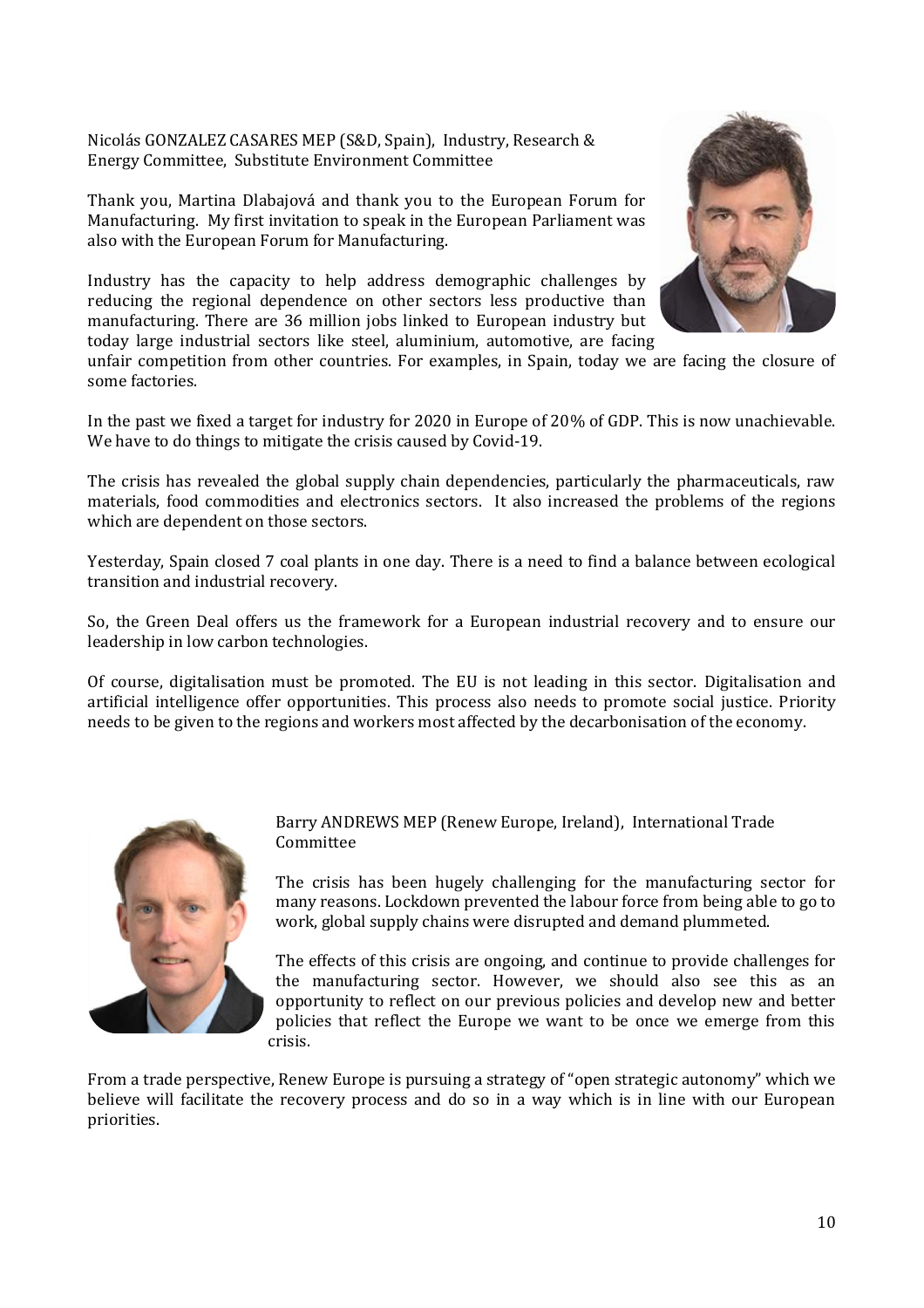This involves:

- Maximising competitiveness of EU manufacturing sector by providing a level playing field through our existing instruments such as trade defence measures and new instruments such as the ones proposed in the Commission's recently published white paper on foreign subsidies.
- Encouraging manufacturers to diversify their supply chains to achieve greater resilience.
- Strengthening the multilateral system to provide a predictable, rules-based trading environment. This includes ensuring that all measures taken domestically are WTO compatible.
- Providing preferential access to markets of third countries through network of trade agreements**.** It will include better enforcement of existing FTAs - Chief Trade Enforcement Officer
- Promoting the green transition and the digital transition.

The Trade Policy Review was recently launched – I would encourage European manufacturers to engage with process.

Draft Report on the new Long-Term Strategy for Europe's Industrial Future:

The INTA Opinion to the draft report on the new long-term strategy for Europe's industrial future was voted on in the INTA committee last Thursday. There was broad cooperation between the various political groups resulting in eleven Compromise Amendments - all of which were adopted.

The Opinion was very much in line with the idea that we should use this opportunity to build back better, not simply return to how things were before the crisis.

For example, there continues to be a strong commitment to European industry but the report also called upon them to actively contribute to the European Green Deal and emphasized that social rights, digitalisation and environmental policies are interlinked with European industry.

The opinion also emphasizes the need for an open and predictable trading environment. Our group continues to support the Commission in its efforts to reform the World Trade Organisation and unblock the Appellate Body.



Iskra MIHAYLOVA MEP (Vice-Chair Renew Europe, Bulgaria)Industry, Research & Energy Committee

I wish to make a point about Digitalisation of Manufacturing.

The digital transition of SMEs in manufacturing is crucial because only 17% to 23% of European SMEs use digital technologies in their production cycle and new technologies.

We need to create a strong link between manufacturing and research and innovation. This is strongly supported by the European Commission.

This is a question of research and development, successful competition and a fair market.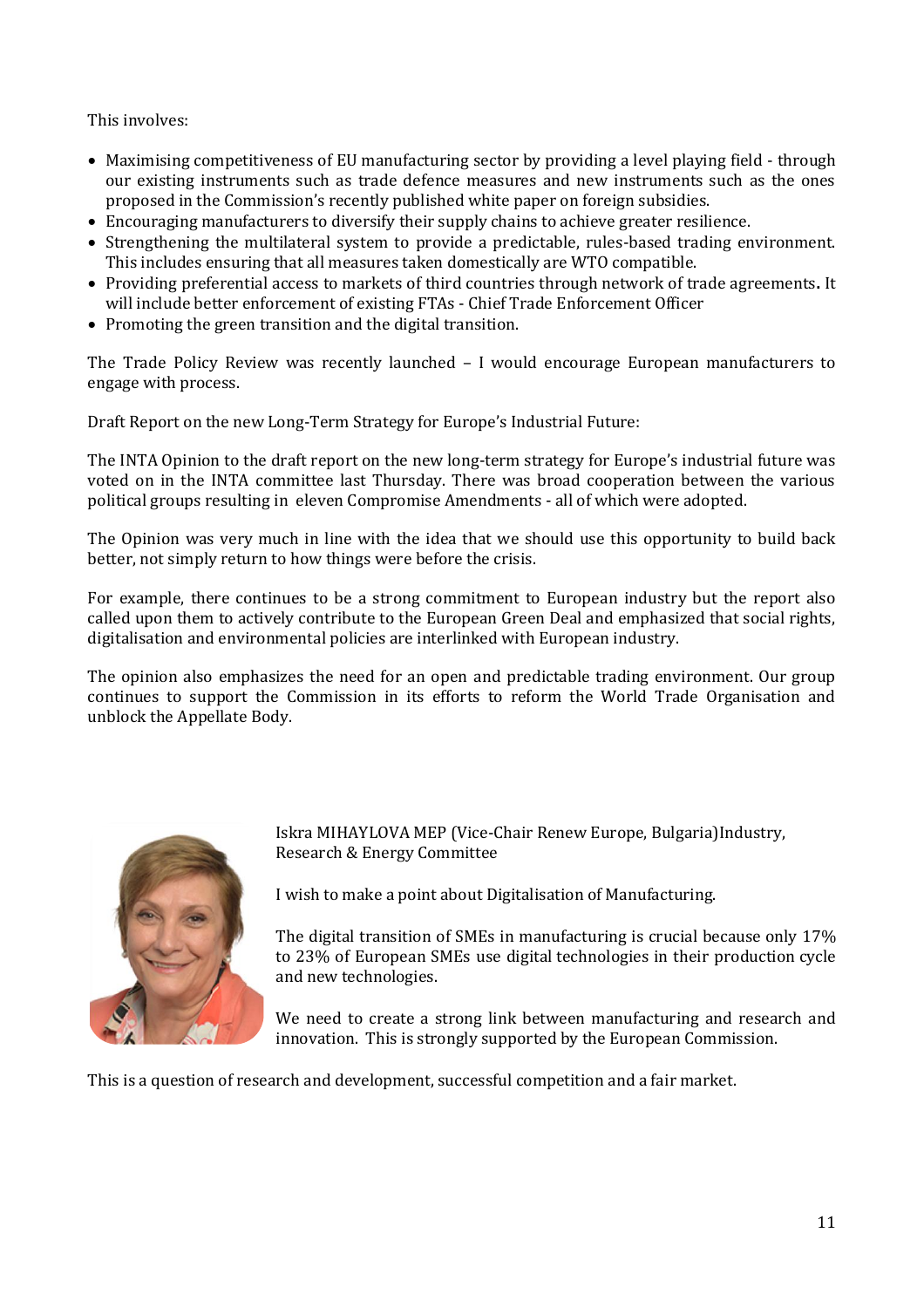

Ondřej KOVAŘÍK MEP (Renew Europe, Czech Republic) Economic & Monetary Affairs Committee, Substitute Transport Committee

One of the key challenges is not only for the recovery phase but maybe also in the mid and long term there would be the need to guarantee the stability of the financial sector and for there to be access to finance for those companies who need it.

Right now we are in the most acute phase of the crisis and there are a lot of public aids available.

We have huge programmes. We are discussing the Recovery Plan in the form of Next Generation EU from the Commission, the influence of the Multiannual Financial Framework (MFF) and the huge national budget injection into the economy. These will last only for a limited period of time.

We are talking also about what is crucial in order to maintain the high level of manufacturing industry in Europe which is actually how to make sure that the recovery will help us to modernise the companies.

This is also in terms of the possibility to access finance.

.

I see the crisis as an opportunity and a sort of catalyst for issues that we have been discussing for a long time.

Now we see that we have to speed up and we need to come to conclusions on those issues. This is including the financial sector.

We already have some good public policies that may help, I will mention the SURE instrument, the SME window in invest EU, and at the same time we need to speed up the access to private finance such as equity and venture capital.

The companies may survive this acute crisis but only if there is enough liquidity available to them.

Only then can we say that the recovery phase was successful and we will be able to restart the economy again.



Pietro FIOCCHI MEP (ECR, Italy), Environment, Public Health & Food Safety Committee, Substitute Industry, Research & Energy Committee

There are two points I would like to make.

First that we need to act fast as Europe, because the situation as in my country Italy, is terrible. There are a lot of small, especially micro enterprises which are really suffering.

 Second there is a problem which has never been discussed. Which is criminality. In this situation with a lot of entrepreneurs, a lot of cash and liquidity, the danger is that it goes into the hands of criminals. It is not only Italy but we need to be extremely careful.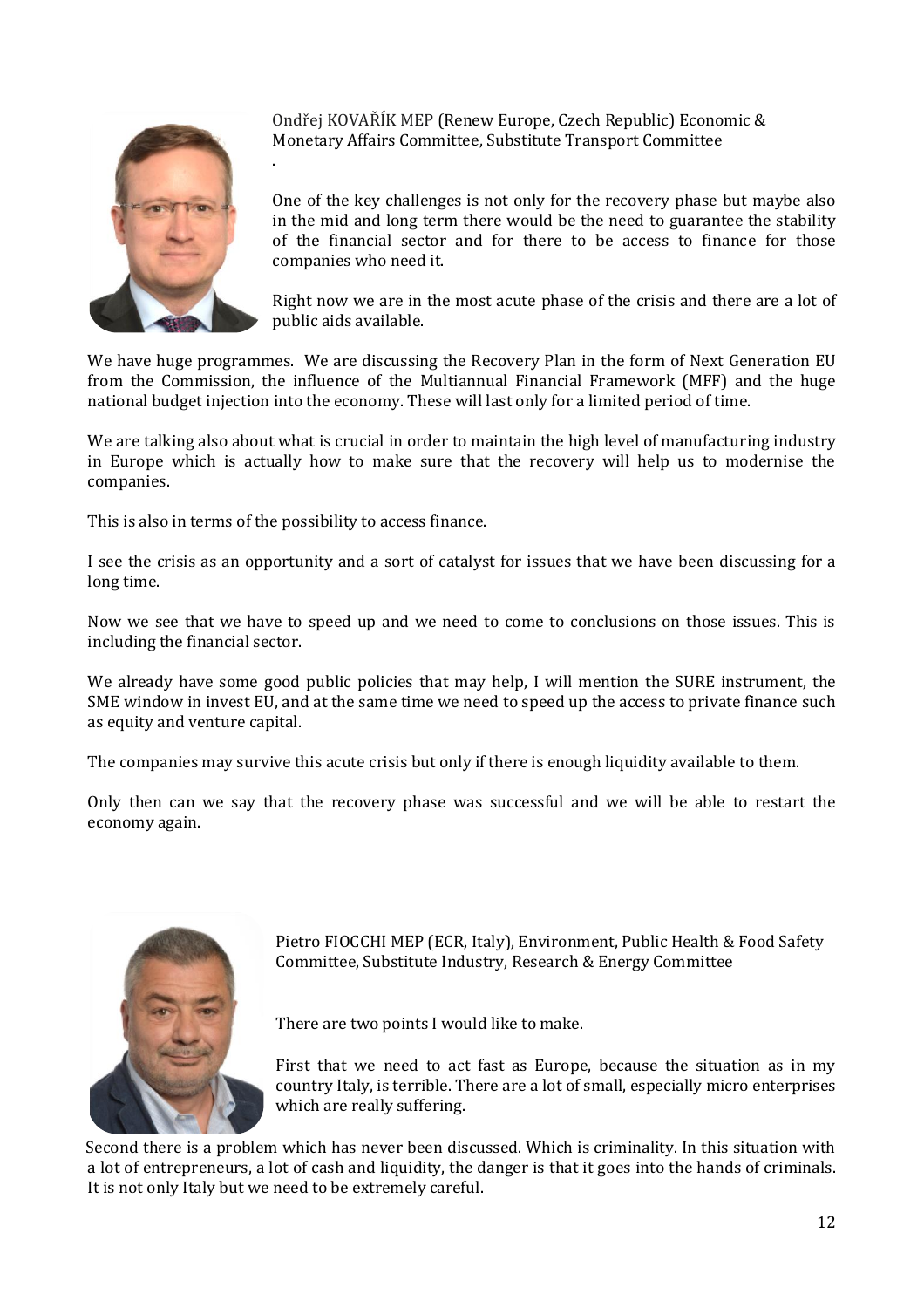Michael BLOSS MEP (Greens, Germany), Shadow Rapporteur, 'A New Industrial Strategy for Europe', Industry, Research & Energy Committee, Substitute Environment, Public Health & Food Safety Committee

The manufacturing sector is the backbone of the European economy. It makes it resilient in crisis, but it is under a lot of pressure today. Even before the pandemic, Europe needed an update of our industrial pattern, with investments to make our society and economy future proof, resilient and sustainable.



With the Recovery Package we should invest in this update. The EU Recovery

Plan needs to trigger the right investments and close the investment gap estimated already before the crisis at €180 billion annually.

It is time to align our investment with our climate commitments and build an effective governance with the European Climate Law. The next 10 years are the foundation for the new European industrial revolution of decarbonisation. So that zero-carbon products and the fundamentals for a zero-carbon world will be produced in Europe by the manufacturing sector.



Maria SPYRAKI MEP (EPP, Greece), Vice Chair EP China Delegation, Industry, Research & Energy Committee

*(She was unable to attend at the last minute and wished to speak to the following points*)

The COVID pandemic as a reminder of the long-term repercussions of a globalized supply chain.

The role of the EU's Industrial Strategy in the reorientation and adjustment of the EU production model

The Green Deal as an opportunity for the green transition of industry and its challenges.

The role of the Recovery Fund in an effort to repatriate EU businesses.

Paolo Falcioni, APPLiA, Director General,

At a time when we discuss about recovery, it would be important to look at issues which could potentially impact negatively the recovery. One of those issues is the Carbon Border Adjustment Mechanism.

If poorly implemented, it would make products manufactured in EU more expensive than imported ones, de-facto pushing manufacturing outside EU. What could the Parliament do to avoid this?

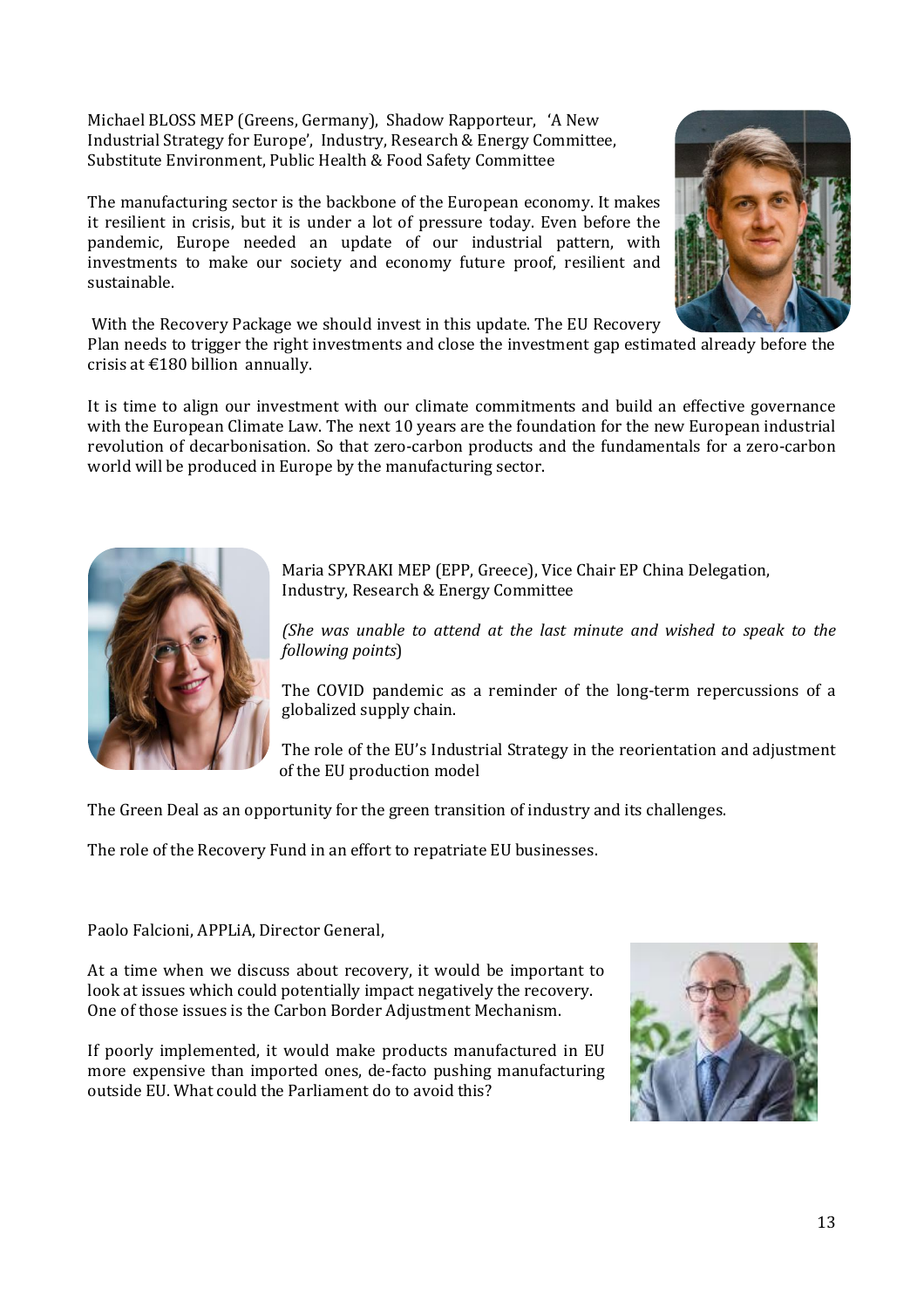

## Riccardo Viaggi , CECE, Secretary General

My question for MEPs relates to the Commission's political leadership and adequacy in solving industry's real concerns in unprecedented emergency situations and in the framework of its industrial policy. This personal doubt originates from an ongoing negative experience for the manufacturing sector of non-road mobile machinery (NRMM) which includes equipment for construction, material handling, farming, gardening, municipal services and generator sets.

Indeed, on 25 March, an industry coalition alerted the Commission about the enormous disruptions and factory closures in Europe, which made it impossible for manufactures to comply with certain deadlines within Regulation 1628/2016 on Stage V emissions.

This called for a quick one-article legislative amendment, with no impact on environmental and air quality since the engines have already been manufactured and stocked. This request was met by a collaborative and attentive attitude by DG GROW, which prepared the amendment in relatively shortscale. However, the file was blocked and delayed at higher levels, clarification requests were ignored and industry was confronted with short-sightedness from the highest levels of the EC political leadership. In mid-April, with a looming deadline and tremendous legal uncertainty, industry called on European Commission President von der Leyen to take responsibility and help manufacturers face the crisis.

From an inter-institutional point of view, the situation was also frustrating. Member States' representatives unanimously supported the request and informed the Commission of it, just like MEPs who showed public support in a bipartisan fashion. Indeed, NRMM manufacturers were supported by MEPs locally and in Brussels through direct letters addressed to Commissioner Breton and the EC President. These were also ignored, just like the priority question for written answer that received a reply eight weeks later. Finally the Commission sat on a viable legislative proposal and released the text on 2 June, ten weeks after the first alert by industry and only four weeks before the entry into force of the deadlines in question. The file is still evolving within the ENVI Committee, but thanks to willingness to adopt it quickly by the co-legislators, industry expects the EP Plenary's urgency procedure vote on 8 July.

It is regrettable that this revised Regulation will (hopefully) enter into force with a retroactive clause in July, thus creating legal uncertainty, which was easily avoidable if the Commission leadership had acted in the decisive and timely manner that is expected of it. In light of this, manufacturers wonder how the Commission will go about its most ambitious industrial strategy goals when it cannot even tackle swiftly the unintended consequences of its own Regulation in times of emergency. We hope that the Parliament can retain that role of relay of industry's real concerns, most of all when the Commission will lack decisive action again in our uncertain post-COVID future.

## CONCLUDING REMARKS

## Martina DLABAJOVA MEP

I think that we have seen how important it is to combine different perspectives from different Committees. I think that on the Recovery Plan, the combination across the committees, across different programmes and across different funds will be crucial. This is what we see in this debate as well.